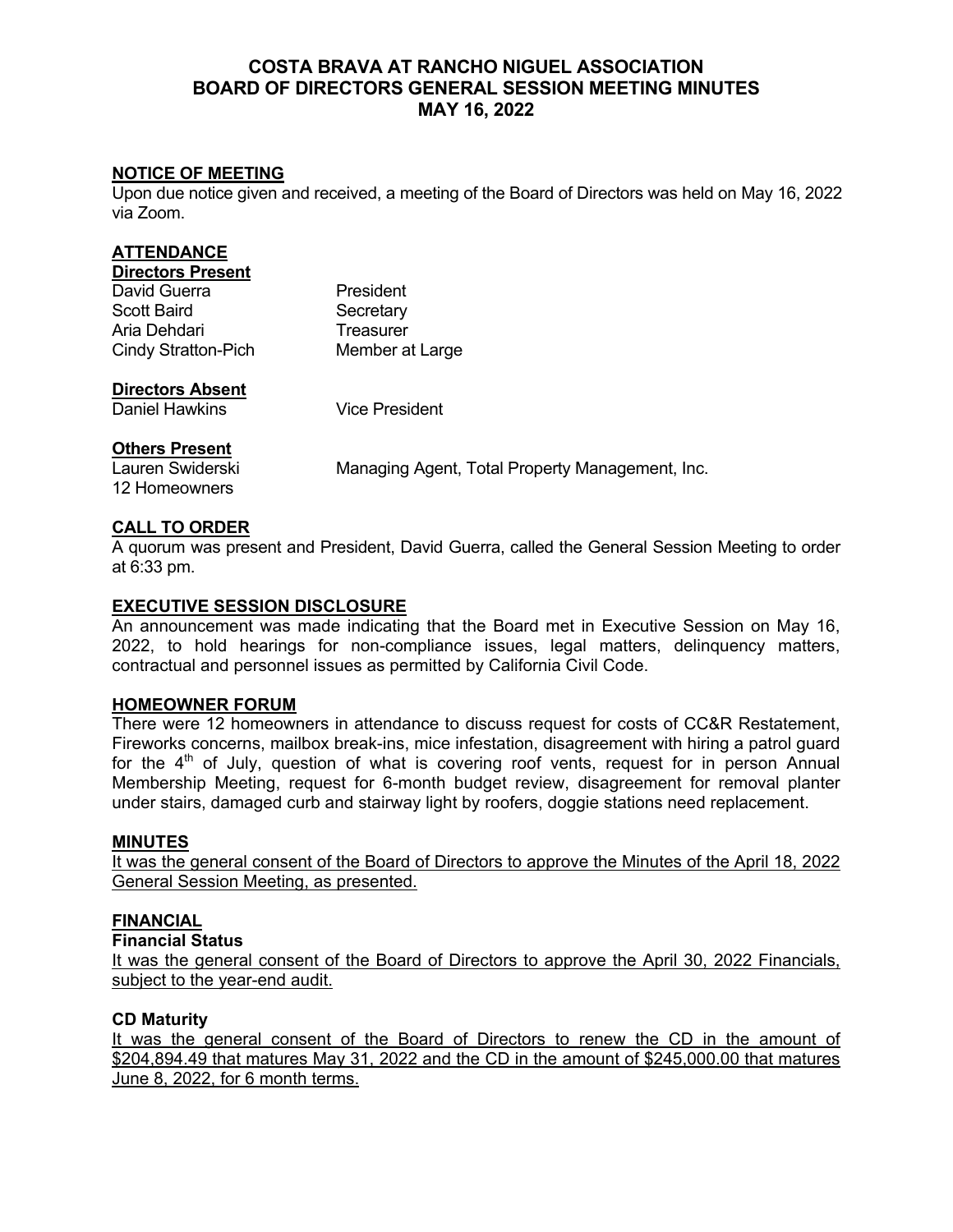COSTA BRAVA AT RANCHO NIGUEL ASSOCIATION BOARD OF DIRECTORS GENERAL SESSION MEETING MINUTES May 16, 2022 Page 2 of 4

## **PROPOSALS**

## **Ratifications**

It was the general consent of the Board of Directors to ratify approval of the following proposals:

- 1. EmpireWorks Stucco Change Order \$56,193.00
- 2. Aquatic Balance Pool Light Replacement \$524.24
- 3. Aquatic Balance Spa Chlorinator Replacement \$686.64
- 4. Aquatic Balance Pool Chlorinator Replacement \$686.64

#### **Proposals – Insurance Renewal**

The Board of Directors reviewed proposals for insurance renewal submitted by Armstrong, Robitallie & Riegle and Prendiville Insurance. It was the general consent of the Board of Directors to approve the proposal submitted by Prendiville Insurance, with a premium of \$44,178.00.

## **Proposal – BRS Roofing**

The Board of Directors reviewed a proposal submitted by BRS Roofing regarding the option to purchase an extended warranty on labor for the roof, for an additional 10 years. It was the general consent of the Board of Directors to table the proposal until the next Board Meeting.

## **Proposal – Aquatic Balance**

The Board of Directors reviewed the proposal submitted by Aquatic Balance for preventative maintenance. A motion was duly made and seconded to approve the proposal, in the amount of \$579.02. Aria Dehdari opposed. The motion carried 3-0.

## **Proposal – Patrol Masters**

The Board of Directors reviewed a proposal submitted by Patrol Masters to have an onsite guard for the  $4<sup>th</sup>$  of July. IA motion was duly made and seconded to approve the proposal, in the amount of \$600.00. Aria Dehdari opposed. The motion carried 3-0. Management was directed to inform the guard to be onsite from 2:00pm-10:00pm. The guard will need to check photo identification at the pool to ensure attendees are residents. Parking will be allowed on the entry side of La Montrosa until 10:00pm only. No parking allowed on the exit side of La Montrosa.

#### **Proposal – Majority Rules**

The Board of Directors reviewed a submitted by Majority Rules for Inspector of Election services. It was the general consent of the Board of Directors to table the proposal. Management was directed to obtain additional bids.

#### **Proposal – EmpireWorks – Wrought Iron**

The Board of Directors reviewed a proposal submitted by EmpireWorks for an additional wrought iron repair found at the pool fencing. It was the general consent of the Board of Directors to approve the proposal, in the amount of \$375.00.

#### **Proposal – EmpireWorks - Corbels**

The Board of Directors reviewed correspondence submitted by EmpireWorks regarding the cost to replace corbels, dependent on the number being completed. It was the general consent of the Board of Directors to table the proposal. Management was directed to request EmpireWorks inspect all corbels in the community and provide the total number & cost for what is needed.

## **Proposal – EmpireWorks – Wrought Iron**

The Board of Directors reviewed a change order submitted by EmpireWorks for additional wrought iron repairs at 28674-28738 La Siena It was the general consent of the Board of Directors to approve the proposal, in the amount of \$3,057.00.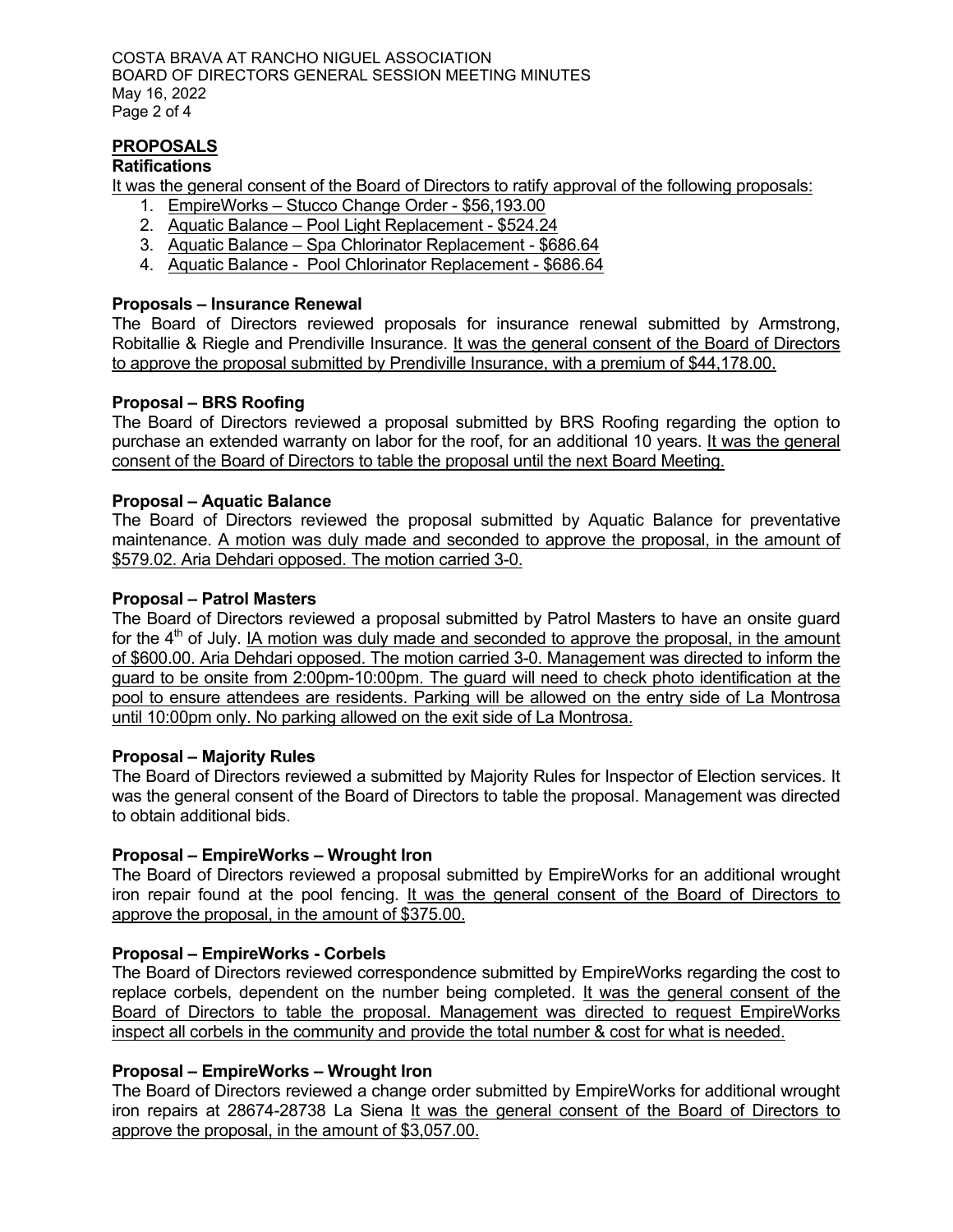COSTA BRAVA AT RANCHO NIGUEL ASSOCIATION BOARD OF DIRECTORS GENERAL SESSION MEETING MINUTES May 16, 2022 Page 3 of 4

#### **PROPOSALS – continued**

#### **Proposal – EmpireWorks – Stucco Repair**

The Board of Directors reviewed a proposal submitted by EmpireWorks to complete a stucco repair at the roofline of 28646 Via Valdez.  $\underline{A}$  motion was duly made and seconded, to approve the proposal, in the amount not to exceed \$500.00. Aria Dehdari abstained. The motion carried 3-0.

#### **Proposals – Fence Replacements**

The Board of Directors reviewed proposals submitted by EmpireWorks & Country Estate Fence regarding wrought iron fence replacement at 28777 La Siena and 28727 La El Adolfo, with various options of vinyl, aluminum and wrought iron. It was the general consent of the Board of Directors to approve proposals submitted by Country Estate Fence to replace the wrought iron fences with vinyl fences & install new entry gates, 28777 La Siena in the amount of \$6,305.37 and 28727 El Adolfo in the amount of \$10,447.69.

#### **Proposal – Sea Crest Landscape – El Alicanta Tree Reduction**

The Board of Directors reviewed proposals submitted by Sea Crest Landscape, California Arbor Care & Earthco Landscape for tree reduction on El Alicante. It was the general consent of the Board of Directors to table review of the proposals until the next Board meeting.

#### **Proposal – Sea Crest Landscape – Drain Performance Inspection**

The Board of Directors reviewed a proposal submitted by Sea Crest Landscape for drain performance inspection behind 28726 La Siena. It was the general consent of the Board of Directors to approve the proposal, in the amount of \$450.00

#### **Proposal – Sea Crest Landscape – Pine Tree Treatment**

The Board of Directors reviewed a proposal submitted by Sea Crest Landscape to treat a declining Pine tree on La Siena. It was the general consent of the Board of Directors to approve the proposal, in the amount of \$116.00.

#### **Proposal – Sea Crest Landscape – Mulch**

The Board of Directors reviewed a proposal submitted by Sea Crest Landscape to install mulch at the pool planter & La Triana planter, where the new drip line was installed. It was the general consent of the Board of Directors to approve the proposal, in the amount of \$325.00.

#### **Proposal – Sea Crest Landscape – Turf Overseed**

The Board of Directors reviewed a proposal submitted by Sea Crest Landscape to overseed damaged turf areas. It was the general consent of the Board of Directors to approve the proposal, in the amount of \$90.00.

#### **Proposal – Sea Crest Landscape – Plum Tree Removal**

The Board of Directors reviewed a proposal submitted by Sea Crest Landscape to remove the dead Plum tree at 28781 El Adolfo. It was the general consent of the Board of Directors to approve the proposal, in the amount of \$135.00.

#### **Proposal – Partners Plumbing**

The Board of Directors reviewed correspondence submitted by Partners Plumbing regarding costs to repair the drinking fountain at the pool and costs to replace a ABS line and sewer cap replacement. It was the general consent of the Board of Directors to approve the ABS line repair & sewer cap replacement in the amount of \$250.00. However, Management was directed to request a proposal to replace the drinking fountain at the pool, rather than repair it.